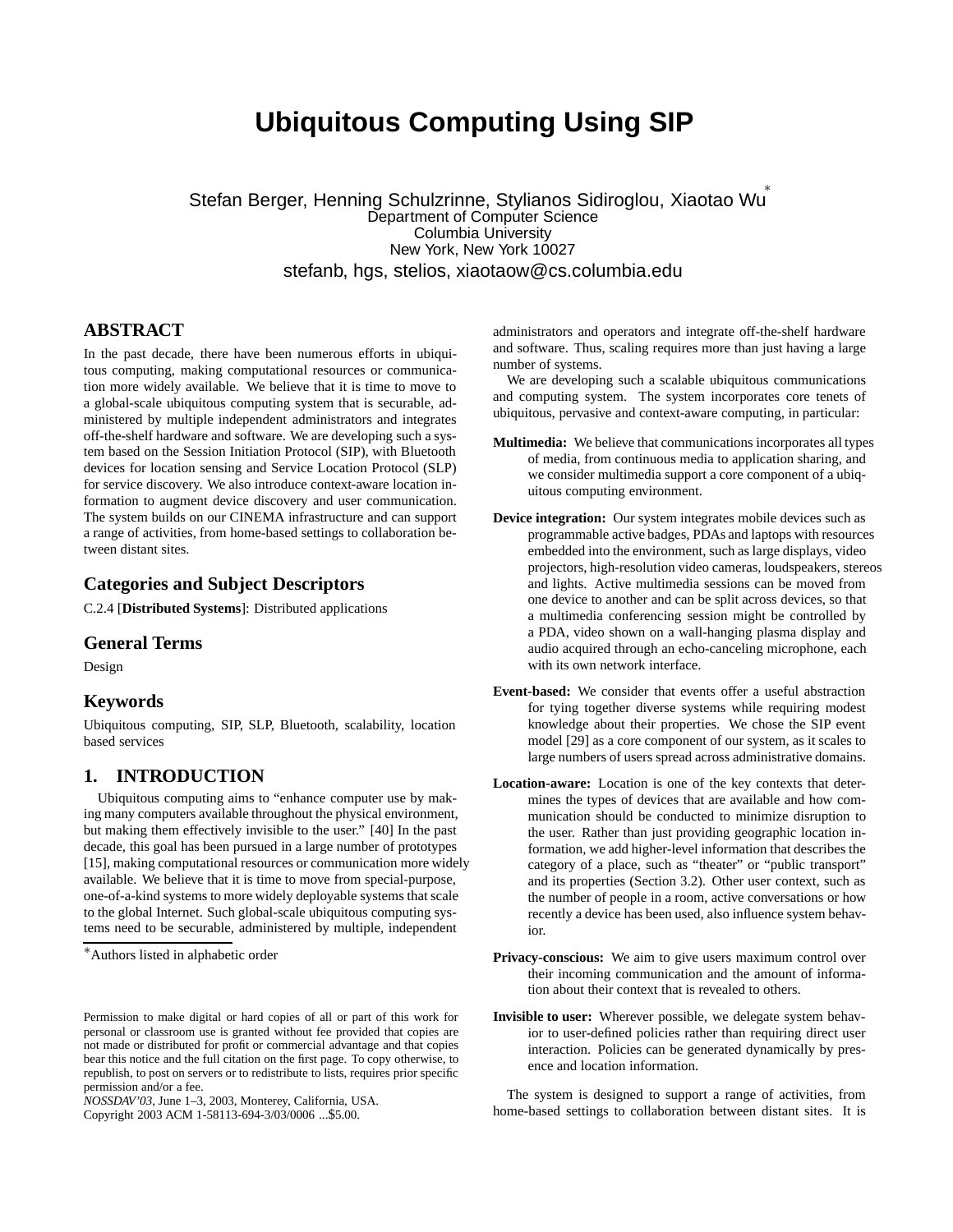designed so that participation only requires standard SIP-speaking tools such as sipc [38] or Microsoft Windows Messenger or even a basic cell or landline phone. Our system derives its scalability from the underlying SIP architecture. This paper describes workin-progress; we have implemented some of the core ideas and outline others below. It builds on our Columbia InterNet Extensible Multimedia Architecture (CINEMA) infrastructure for multimedia collaboration [18].

CINEMA is a set of SIP-based Internet Multimedia servers for creating an enterprise Internet telephony and multimedia system. The core part of CINEMA is a SIP proxy, redirect, presence and registration server, named sipd, which can execute service scripts, such as Call Processing Language (CPL) scripts [20] [21] [42], SIP servlets [28], and SIP CGI scripts [22] to perform call control services, such as follow-me and call screening. CINEMA also contains a SIP conference server and a SIP voicemail/unified messaging server.

The remainder of the paper is organized as follows. Section 2 discusses earlier research in the area. Section 3 shows our system architecture and explain how we determine and handle location information. Following that, we talk about our current prototype implementation in Section 4. Section 5 presents our service scenario and explain the architectural components. Finally, we conclude this paper in Section 6.

# **2. RELATED WORK**

The field of ubiquitous computing has provided some very motivating work over the past few years. Some examples are the Intelligent Room (MIT) [5], the Interactive Workspaces Project (Stanford University) [4], the Aura Project (CMU) [12], the Composable ad hoc location-based services [16] and the Easy Living (Microsoft) project [6], to name a few. While these projects have successfully built systems that effectively interact with the user and the environment, they use proprietary systems and are primarily based on non-standard protocols and are generally limited to a single organization or building. The work presented in this paper is centered around open protocol standards like SIP, SLP [13] and Bluetooth technology and on-going efforts in the IETF.

Some of the work that has been incorporated into our system has been the work of Roy Want and others [39] on active badge location systems. This work introduced the idea of using a variety of active badges developed for location sensing of people and devices. We use an infra-red and radio variation on our active badges as part of authenticating users with the CINEMA system (Section 3.1).

Location based services have received a lot of attention by wireless providers and are integrated into the 3GPP (UMTS) service architecture and WAP [23].

A related piece of work to the one presented in this paper was proposed by Pospichil et al [27] but deals only with push-based applications and therefore users need to explicitly subscribe to services which take advantage of location information.

The Local Location Assistant (Lol@ [1]) offers a template for location-based services in UMTS networks. Lol presents a reference implementation for a local location assistant based on a UMTS network.

There are a number of efforts currently underway for establishing a standard for positioning techniques and a standard for relaying location information. Proposals are offered by the Location Inter-operability Forum (LIF) under the Mobile Location Protocol [25] and the Open GIS Consortium. The GEOPRIV working group in the IETF deals primarily with location-dependent privacy issues. Civil and categorical presence information has also been proposed, by one of the authors, as part of the Rich Presence Information Data Format for SIP (RPIDS) [35] and as part of the DHCP option for civil location [34].

# **3. SYSTEM ARCHITECTURE**

Our system consists of three core components: location sensing, service discovery, and call control. The call control part receives events from and sends control messages to the other two parts. The system is built on our CINEMA architecture. We describe each one in detail below.

### **3.1 Determining User Location**

We support a wide variety of location techniques, depending on what is available in the local environment.

There are two modes for dealing with location. In the first, a mobile device determines its own location, or information that can be translated into location information, and announces it to other system components that need the information. For example, the device can use GPS or measure the field strength of wireless access points [24]. However, GPS does not work well indoors and few devices have GPS capabilities. Similarly, deriving location from 802.11 signal strength requires that each location is covered by two, preferably more, base stations. The accuracy often depends on user orientation and may require extensive site mapping. In many cases, knowing the identity and location of the base station suffices to locate a user to within one floor of a building. While we have not yet implemented GPS-based and 802.11-based location information, it fits naturally into our framework.

The second mode uses location beacons that announce their current location. This works well as long as the coverage region of a beacon corresponds roughly to the desired location accuracy. For example, indoors, it is usually sufficient to know which room a person is in. Thus, traditional accuracy measurement are not all that helpful since a small error that places a user in a neighboring room is far more annoying than a geometrically larger error that simply puts the target in the wrong corner of the room. We use three different location beacons in our prototype: Bluetooth "beacons", IR/RF programmable badges and DHCP extended with location information.

For Bluetooth enabled devices, we have implemented a simple location profile using the service discovery protocol (SDP) of Bluetooth. When Bluetooth enabled devices connect to our access point, they can pinpoint their current location by querying information from our location profile. We create a LOC service in the SDP server where the context aware information can be extracted in a number of ways (e.g., SDP text field, OBEX exchange, sockets etc.).

We have built small IR/RF programmable badges that are capable of sending a unique identifier to an access point. Once the access point recognizes that a user has entered a room, it can forward this event into our system, along with the location information indicating where the user was seen. Similar to [4], the badge can also act as a simple universal remote control, changing the behavior of devices in a particular location.

We have also enhanced a common open-source DHCP server, ISC's dhcpd, with our location information [34]. The server can operate in two modes, providing either server or jack location. Without knowledge of the local Ethernet wiring plant, the server simply indicates the region it serves, such as a campus or building. For more precise information, we are adding a backtracking mechanism, where the server takes the MAC address provided by the DHCP client, traces it to a particular Ethernet switch port via the Cisco Discovery Protocol (CDP) and SNMP bridge table walks. It then consults an administrative port-to-room database that records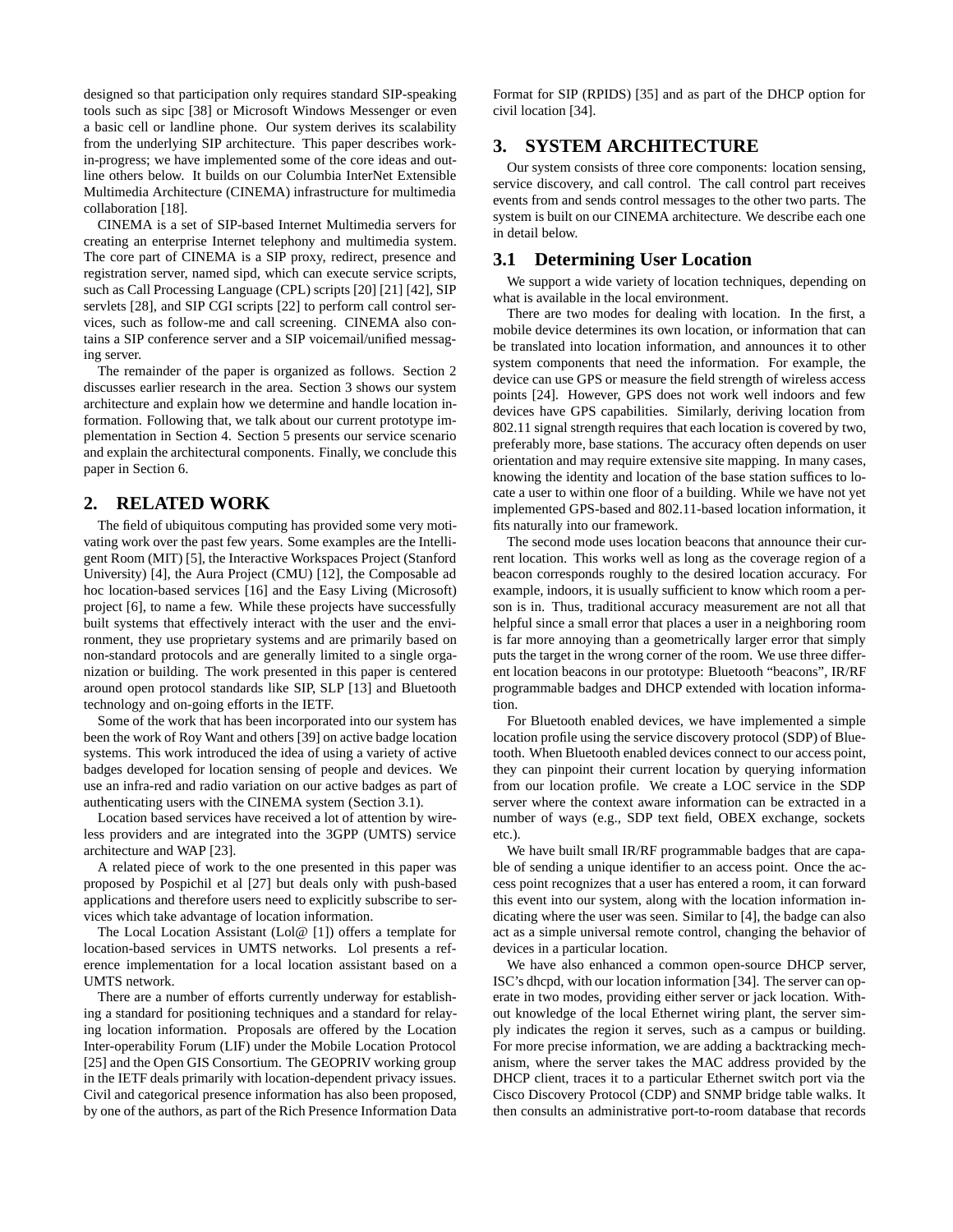the location of the Ethernet jack for each switch port.

These techniques have the advantage that they require little user interaction, but they do require that the user carry a PDA, laptop or our programmable badge. We complement these techniques with token-based systems where users explicitly "log into" a room with a magnetic swipe card such as a student ID or credit card, an iButton hardware token [37] or a smart card. This mode may also be more acceptable for users who can readily maintain tight control as to when and where they update their location information.

## **3.2 Location Information**

Most location systems deliver geographic (longitude, latitude, altitude, heading) coordinates or sometimes civil location information such as a street addresses. However, this information often reveals too much information, yet offers too little context. In many cases, others do not really need to know the precise place that somebody is located at, but rather they want to know what kind of communication is appropriate for that location. Thus, we have our location beacons deliver location attributes that mobile devices can then pass on as part of their presence information. We distinguish [35] a number of place-types, such as "home", "office", "driving", "public-transport", and "public" as well as a privacy classification into "public", "private" and "quiet" to indicate whether communication is likely to be overheard or audio communication is considered undesirable.

We are also considering distance-based relative location information that allows others to gauge whether somebody is within walking or driving distance, without revealing their current whereabouts. For example, the system may indicate that a person is within 10 miles of her office, regardless of whether the user is driving into the office parking lot or still on the road.

#### **3.3 Publishing Location Information**

Our system uses location information in three ways: it triggers automated behavior, it becomes part of presence information revealed to selected watchers [31], and it governs communication behavior. All three uses are derived from location-enhanced presence information.

SIP devices can upload their location information, including civil (country, street and community), categorical (such as 'move theatre') and behavioral (such as 'phone prohibited') descriptions, via the SIP REGISTER and PUBLISH [7] mechanisms. The information is kept at the user's presence agent and becomes part of the user's presence information. This presence information also includes other context, such as how long ago a device was last used and what kind of activity the user is involved in. Presence information is also provided by external sources such as the user's calendar manager.

Other entities, so-called watchers, subscribe to this information. Watchers can be friends and colleagues, but also software applications. Currently, we envision two kinds of applications: The first, run by the user, takes presence information and translates it into call filtering behavior, expressed as a dynamically-created SIP cgi or CPL script[20] [21] [42] The script itself does not use location information directly. Alternatively, an extended version of our call filtering language, may directly access the callee's location and other context information and use it in rejecting or forwarding communication attempts.

The third type of watchers are software agents that control devices in rooms. We have made a number of devices controllable, such as a CD player and radio, a lava lamp and the room lights. Devices either have their own network interface or are controlled through a PC in the room, typically via a serial port or X10 controller.

We are exploring two control modes: user-centric and devicecentric. In user-centric mode, each user maintains a service script that listens for location presence updates for itself. The location updates contain the civil address as well as the location's service domain (e.g., cs.columbia.edu). If the user is reported to be in a new location, the service script queries the SLP server for that domain [43] for the devices located in the room, selecting those types of devices that the user has defined preferences for. For example, it might determine that a particular location has a device of type "radio", with address sip:radio-712@columbia.edu. The script, written in the LESS end-system service creation language [41], can send a SIP instant message (MESSAGE) to that device, instructing it to tune to a particular radio station. (Alternatively, UPnP [11] can also be used, but is more suited for direct human interaction via a web page rather than automation.)

In device-centric mode, devices subscribe to user presence and store user preferences. They may add a notification filter [19] to limit notifications to those events that affect their room. The device then acts on the notification and changes the device state. Multiple devices, e.g., within a building, can all share a single preference database and use SIP MESSAGEs to send control commands to the controllers or devices. This architecture is a refinement of the SIP control architecture described in [33]. A presence policy language can determine which watchers are allowed to access the presence information.

### **3.4 Service Discovery using SLP**

Service discovery is an essential step in mobile computing if a user owning a wirelessly connected device enters a new environment and wants to use services in the surrounding area. In our scenario we decided to use SLP [13] as a service discovery protocol for a number of different reasons. First, SLP is an open standard. Second, the query language of the Service Location Protocol is fairly capable. It does not only allow simple matching for equality or prefixes of names, but also allows comparisons with mathematical operators such as " $\leq$ ", " $\geq$ ", which is particularly interesting when used with location based services. We find this to be one of the most important requirements for query language features employed in service discovery. By using this query language we can easily search for services within a given area, if for example, services are stored with geodesic coordinates representing their exact location. Wild card searches for substrings using the "∗"-operator, allow us to query for services located in a certain area, described for example by the street name they are located on. Another handy set of features that the query language supports are logical disjunctions and conjunctions, allowing an effective filtering query to be executed.

#### **3.5 Event-Triggered Actions**

Actions can be triggered by the events received from the location sensing and the service discovery parts, or the inbound or outbound calls, or the presence information. The actions can be described by CPL scripts, SIP servlets or SIP CGI scripts. The actions can be executed in network servers, such as SIP proxy servers, or in user's end systems. The call control module of the network servers or end systems executes the action scripts and sends control messages to related network components, such as an echo-canceling microphone in the user's environment.

#### *3.5.1 Events*

Events is one of the core abstraction in our ubiquitous computing architecture. We use it to propagate information about the pres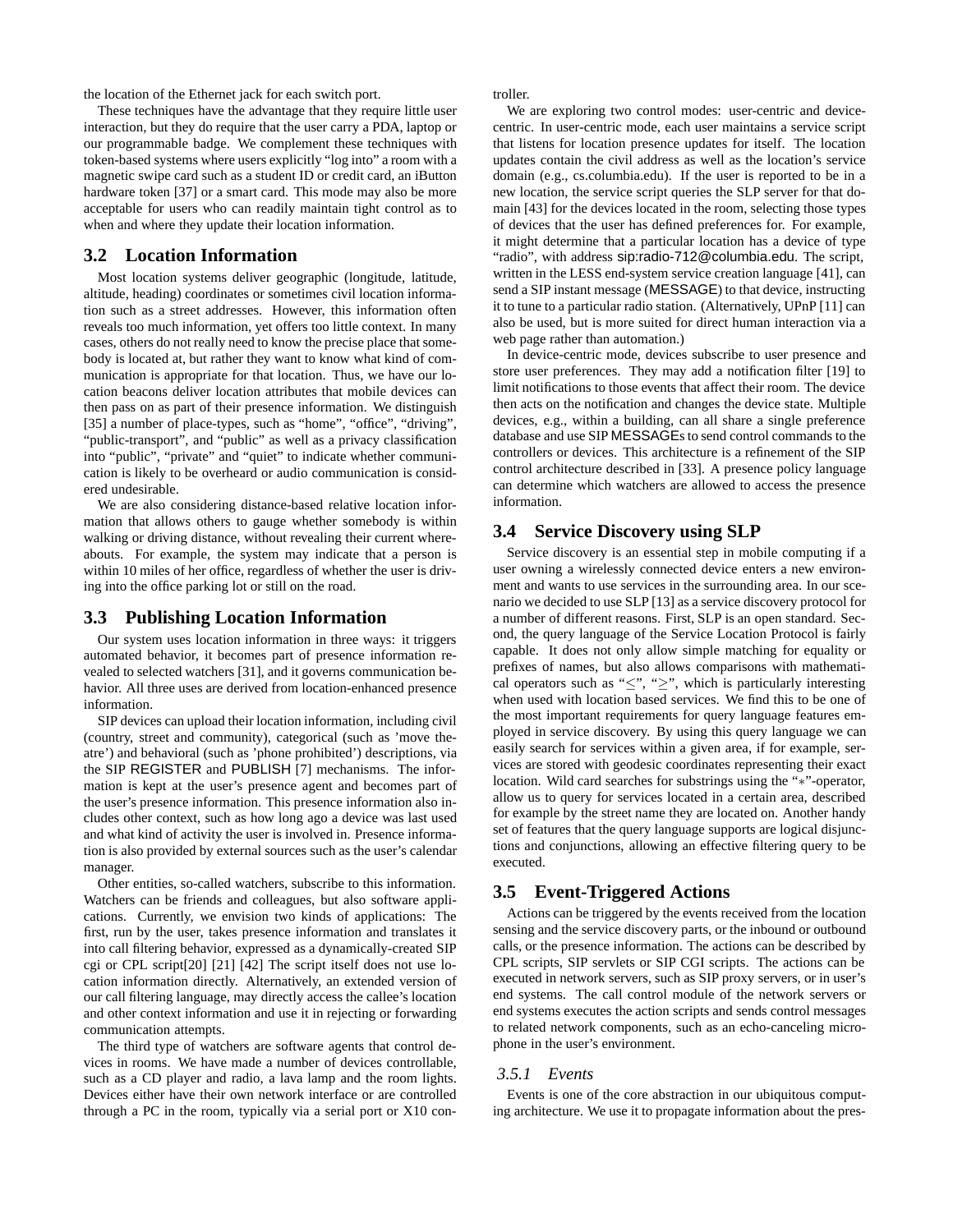ence of people and devices. When a user enters a room with a device containing the user's identification, such as one of our badges, an access point located in the room will sense the presence of the badge, read the serial number from the device, map it to the user's identifier and propagate a presence detection message to a presence server located in the network. Similar behavior can be expected if a user authenticates himself with the environment using another passive device like a swipe card or a simple iButton where neither one of the devices has the capability of actively sending a message.

We use the SIP event framework [31] for event transmission. The framework defines mechanisms for transferring detailed status information the kind of place the user is in (e.g., home, office, etc..) and the location-dependent privacy model the user is holding (e.g., whether a person is allowed to make outgoing calls). Generally it contains additional information that we use to dynamically enforce policies depending on the current local restrictions of the user. When the call control part receives the events, it will perform CPL, SIP CGI or SIP servlet scripts accordingly.

## *3.5.2 Control Messaging using SIP, HTTP and SOAP*

We propose that devices be controlled using existing control protocols. There are at least three choices: SIP MESSAGE, HTTP and SOAP [8].

While the SIP MESSAGE method was originally designed for text-based instant messaging between human users [23], sending a control request to, say, turn on the lights is not fundamentally different except for the message content type. The message content could be an XML document for complicated devices such as stereos, PTZ video cameras and projectors, or a simple command such as 'on' and 'off' for basic devices such as lights and blinds. One major advantage of the SIP approach is that the SIP proxy infrastructure can map a generic, long-term-stable identifier such as sip:lamp@cs.columbia.edu into a current IP address and port.

HTTP offers a second approach, with the request encoded as URI query parameters, as in http://www.example.com/light?op=on. Normal HTTP user authentication can then be used to restrict access to devices.

SOAP, the third approach, is the most powerful, but also adds the most implementation complexity.

A single device can easily be accessible by all three mechanisms. The SLP entry enumerates all service interfaces. In the user-centric approach, the device interface needs to ensure that actions initiated by different users do not interfere with each other. For a devicecentric approach, the device controller can more readily devise a priority algorithm that, for example, keeps the setting to that preferred by the first person entering the room.

# **3.6 Access Control**

Remote control of devices and access to services can expose the infrastructure to significant risk. For example, we do not want to allow random strangers to turn the video conference room camera into a surveillance camera or to turn the lights off.

Three security models are plausible. In the first one, users and visitors are explicitly registered with the local SIP server, obtaining a suitable shared secret or, if a public-key-infrastructure exists, simply verifying their identity against a local access list, with an expiration date. Unfortunately, manually enrolling and removing users is tedious, but can be simplified by automating enrollment with physical tokens such as swipe or smart cards, as described earlier. Also, just because somebody visited a room, that person should not be granted access to the equipment when returning home.

A second mechanism employs cross-domain AAA. When the user alice@example.com visits visited.com, the visited domain queries the AAA server, using RADIUS or DIAMETER, in the example.com domain and ascertains that Alice is a valid user in her home domain. This approach requires some kind of roaming agreement between domains.

A third approach makes use of location information. A user that is physically in the visited domain can probably already manipulate the equipment, so it does not add much vulnerability to grant access to those in the room. For example, the Bluetooth location server can tell the user a secret that is tied to the visitor's temporary network address or public-key identity, somewhat similar to a Kerberos ticket. The ticket can then be used in call requests or control messages.

## **3.7 Privacy**

Location information is highly sensitive. Thus, users will be reluctant to allow a system to acquire such information unless they can tightly control who obtains this information under what circumstances. Already, SIP for instant messaging and presence offers mechanisms to restrict subscribing to presence information, but this is a binary decision that is too coarse-grained for location information.

We are currently designing privacy extensions to the call processing language that make it easy for a user to construct privacy profiles that satisfy the IETF GEOPRIV requirements [9]. For example, a user might restrict delivery of location information by location ("on campus only"), information content ("time zone only") or time-ofday ("business hours only"). Some forms of mutuality might also be factored in, but it is hard to determine whether the watcher actually reveals the information they promise.

#### **4. PROTOTYPE IMPLEMENTATION**

We base our implementation on the CINEMA system and have implemented a service that can customize the lab environment based on a person's preferences in the lab.

# **4.1 CINEMA system**

The Columbia InterNet Extensible Multimedia Architecture (CIN-EMA) has been developed with the intention to replace the local PBX network with an IP telephony infra-structure. It contains SIP components such as SIP proxy, redirect, presence and registration server (sipd), SIP voicemail server and SIP conference server. In addition, it provides a Service Logic Execution Environment (SLEE) allowing users to program the services they need. Users can upload CPL, SIP CGI and SIP servlet scripts through a web page for the services. The capabilities of CINEMA make it a suitable platform for our ubiquitous computing architecture. Sipd can keep track of the users' registration and location information. It can also perform authentication for access to the available services. The programmability of services allows users to easily perform location based call control services.

Using the web interface of CINEMA, users can customize their services. We have added configuration pages for administrators to manage rooms and access to rooms for individuals, and pages for users to add their own credentials to the system.

#### **4.2 Customized Lab Environment**

We have implemented a service prototype that allows our lab members to customize their working environment automatically. When a lab member enters the room and puts his iButton into a reader or swipes his identification card, the lab member's identity is sent to sipd, the registrar in the CINEMA system. The CINEMA system will then notify a device controller, which has subscribed to the user's presence information. The device controller can then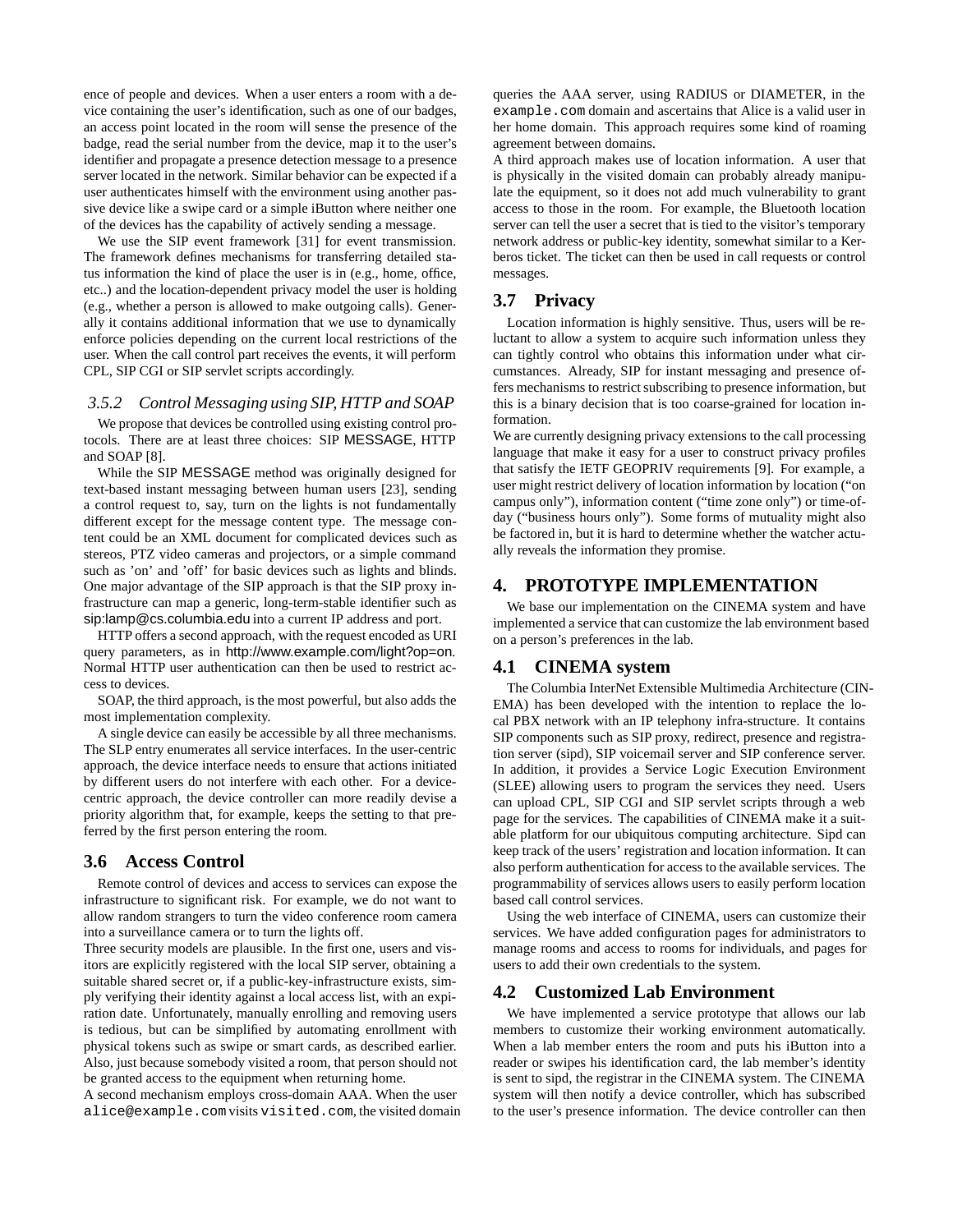send a SIP MESSAGE request to a device gateway, which translates SIP messages to infra-red or X10 control signals. The SIP MESSAGE request contains command such as 'on', 'off' or 'AM 1010KHZ', to turn on or off the stereo or tune the channel to AM 1010KHZ, respectively. In our implementation, we use a Slink-e device [17] to send infra-red signals to control a stereo with CD player. This allows us to change the device according to the user's preferences. Similarly we make use of an X10 device controller to control a lamp in the lab.

We are also using the CINEMA system to set preferences for devices. We have designed web pages for each one of the devices and a user who has been granted access to a certain room, may configure public devices to behave according to his preferences, once he enters that room.

## **5. SERVICE EXAMPLES**

Figure 1 shows an example of a SIP-based ubiquitous computing configuration. In this configuration, we name the network environment that does not hold the visitor's profile the *visited domain*, and the environment containing the visitor's profile the *home domain*. In the visited domain, the SLP server and Bluetooth access point provide information about available services to the visitor's device. The SIP server performs authentication and authorization. The SIPenabled camera enhances the visitor's communication capabilities. In the home domain, the SIP server can make location-based call routing decision and the AAA server provides authentication information. We explain each component in detail below.

# **5.1 Bluetooth Access Point**

We have implemented a simple location profile on the Bluetooth access point side that allows a mobile device to retrieve its current location description from the Bluetooth access point by using SDP, the Service Discovery Protocol component of Bluetooth. We have extended the location element definitions in the Mobile Location Protocol XML format [25] to include context aware location information and transmit this information as one attribute of our location service.

# **5.2 Service Location Protocol**

We are using SLP to discover SIP-enabled local services like cameras, lights, and stereos. In SLP, services are described with a list of text attributes and values. Since we want to provide locationbased services, we added some location information to the regular service description. One of the current descriptions is the room number the service is located in, other attributes describe the service location with approximate geodesic coordinates.

The service discovery query is formulated with location information from DHCP or a Bluetooth access point. We use a set of attribute names such as 'LOC', 'LON' and 'LAT' which describe the services' location information in different formats.

If true ubiquitous computing is to become reality, all implementers of services will have to agree on how to describe their services in the discovery databases, since otherwise a service discovery client will not be able to interpret the information it received from the discovery database. The following shows an example of how we currently describe the camera service in our room. Other services are described in a similar way.

```
access=sip:camera-712@cs.columbia.edu
```

```
NENA.LON=-739610 // scaled by factor 10000
NENA.LAT=+408100 // scaled by factor 10000
NENA.STN=120th
NENA.STS=Street
NENA.HNO=530 W
```
NENA.LMK=Schapiro building NENA.NAM=IRT-LAB NENA.ZIP=10027

We have taken the NENA standard labels [2] for describing location information. The DHCP options for civil location are also based on this standard and thus make it easy for a machine to query for services once it has received location information through these options.

# **5.3 Simple Authentication Devices**

If a user does not carry a capable device like an iPAQ, he can use some of his other credentials to authenticate himself with the environment. Examples of devices that can perform this are credit or student identification cards, iButtons, or one of our infra-red or radio frequency wearable devices, also known as "badge". All of them contains a unique identifier that is mapped to a user identity.

After a user has been granted access to the CINEMA system, a user can then add his own credential using our recently added ubiquitous computing subsystem, which allows the association of the credential with the user.



**Figure 1: SIP-based ubiquitous computing environment**

# **5.4 SIP Server**

When the user's end system gets the new IP address from the visited domain, it will send a SIP REGISTER request to its home domain SIP server. Usually, the REGISTER request only contains the end system's new contact address. In our architecture, the REGISTER request also contains location information acquired from Bluetooth devices or the DHCP server. In addition, by using SLP, the visitor's end system can get the information about what devices are available in the new environment and the capabilities of these devices, such as the codec the devices can support. Thus, the communication capabilities of the visitor are more than what his own end system can provide. For example, a visitor can use the video camera in the new environment for a video call.

```
<location-switch type="categorical"
               field="destination">
  <location is="theater">
    <reject status="busy" />
  </location>
</location-switch>
......
```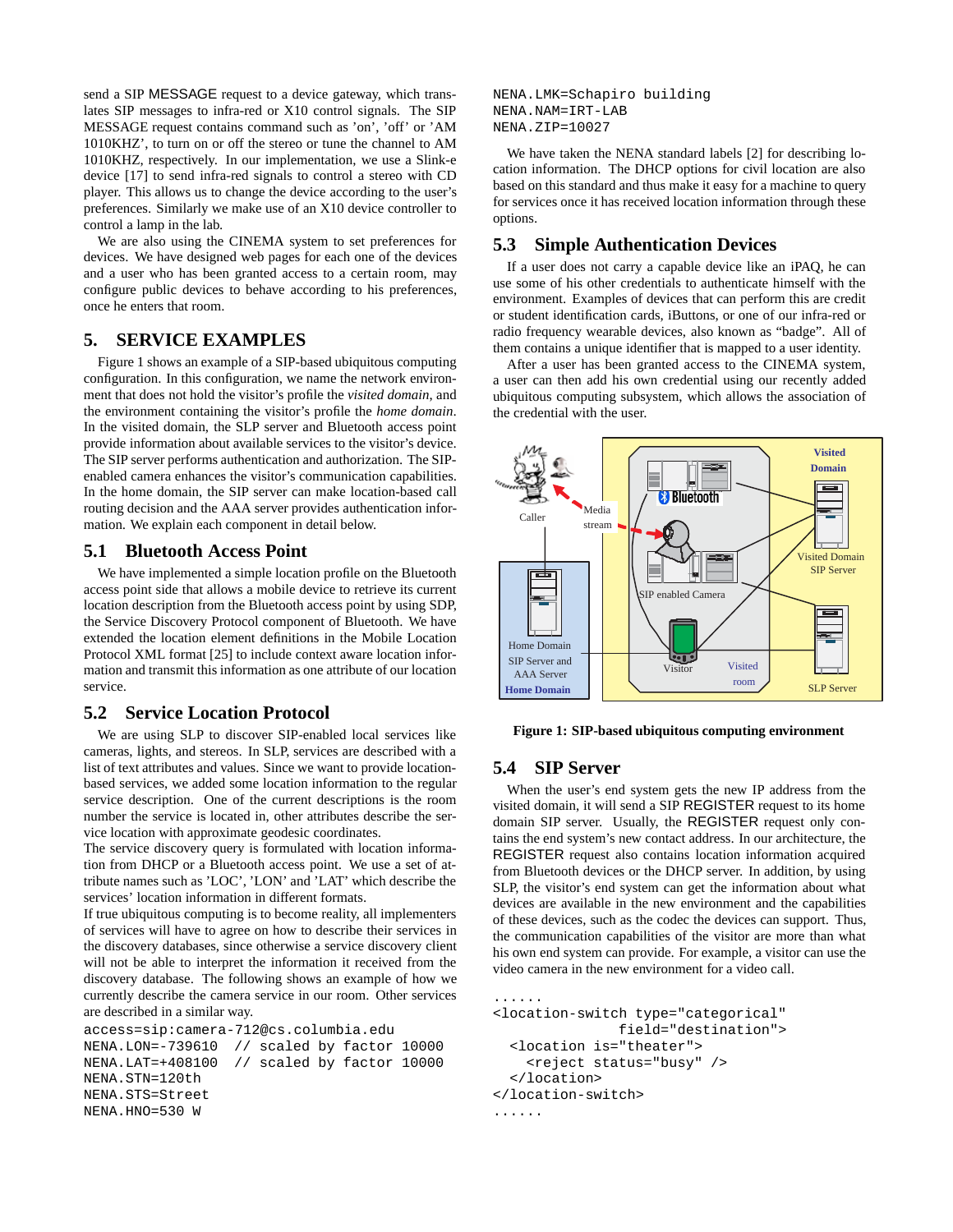As the home domain SIP server receives the REGISTER request from the visitor's end system, it can make call control decisions based on the location and device capabilities [36]. For example, by using the SIP PUBLISH method, the visitor can put a service script as above in his home domain SIP server. When the visitor is in a theater, his home domain SIP server will automatically reject incoming calls.

# **5.5 Visitor's Device**

The visitor's device can search for Bluetooth location beacons, search for services as an SLP client and act as a SIP back-to-back user agent.

#### *5.5.1 Bluetooth*

When a device connects to one of our access points, it can determine its location through our location profile.

#### *5.5.2 Connectivity*

The visitor may have connectivity to the Internet via a number of mobile access methods (802.11, UMTS, GPRS, and CDPD). If the visitor cannot access the Internet directly, the Bluetooth access point will act as a gateway for the visitor's device through the use of the PAN profile [3] and provide Internet connectivity.

## *5.5.3 SLP*

An SLP client will be utilized in order to discover available resources for a particular location. The same location information can be used by the resources when they REGISTER with the SLP server so that the wireless device can search by particular attribute such as room number. Currently, there is ongoing work in the SLP(svrloc) working group about the mechanics of calculating the distance between resource and location of the query so that the resource that is in physical proximity can be selected but as a first stage an exact match (e.g., room number) can be used to select devices.

#### *5.5.4 SIP Back-to-back User Agent*

There are several ways for the visitor's device to use the Media I/O devices in the new environment, such as Media Gateway Control Protocol (Megaco) [10] or the Message Bus (MBUS) [26]. With Megaco, media gateway and media gateway controller are tightly bound to each other. Usually, a visitor's device cannot work as a media gateway controller in a new environment. The MBUS relies on multicast and so may be difficult to get to work in the case of wireless controller and wired device. In addition, there is no existing authentication method defined for MBUS when there is no shared secret between the visitor's device and the devices in the new environment. In a SIP environment, a secure and flexible way is to have the visitor's device work as a SIP back-to-back user agent (B2BUA) and follow the third-party call control architecture [32] to control the devices. "A back-to-back user agent is a logical entity that receives a request and processes it as a user agent server (UAS). In order to determine how the request should be answered, it acts as a user agent client (UAC) and generates requests [30]." For an incoming call, the visitor's device generates calls to the necessary devices with the remote party's SDP [14] information. All the calls to the devices must go through the visited domain SIP server for authentication and authorization as described in Section 5.4. For incoming calls, the devices will automatically accept the call and send media streams to the remote party based on the SDP information it receives. The devices used for receiving and playing media streams, such as a video projector, will send the SDP information in the acceptance response to the visitor's device. The



**Figure 2: Session setup with using the visited domain camera**

visitor's device then uses the device's SDP information in its acceptance response to the calling party so the calling party can send multimedia streams to the receiving devices in the environment.

#### **5.6 Example**

Figure 2 shows the protocol messages exchanged when Alice, sip:alice@nyu.edu, visits a conference room at the University of Kentucky.

When Alice enters the room in the visited domain, her PDA first acquires location information from the local Bluetooth server. (It may also use the Bluetooth access point as a way to access the Internet.) The Bluetooth message indicates the room number and the service domain, here uky.edu. Alice sends out an SLP query to the SLP server for that domain and finds out that the room has a network-attached camera, with the SIP address camera@uky.edu and a video display, plasma@uky.edu.

Alice conveys her new location to her home SIP server, via REG-ISTER and indicates, via the caller preferences mechanism, that she is now capable of sending and receiving video.

When a remote caller, Bob, tries to invite Alice to a video session, using a SIP INVITE request, Alice's proxy forwards the call to her PDA. Using third-party call control, Alice sends an INVITE to the camera and display, with Bob's address in the session description. The INVITE request traverses the local outbound proxy server in the uky.edu domain. Since that server does not have Alice's credentials, it consults Alice's home AAA server, using her SIP address to determine the appropriate domain. In our example, the uky.edu domain has a roaming agreement with the nyu.edu domain and thus permits Alice to use the local resources. (Earlier, we had described an alternate mechanism that uses physical proximity to grant permissions.) With the AAA authorization in hand, the proxy server will permit the INVITE to reach the camera and display, which will automatically join the call in progress.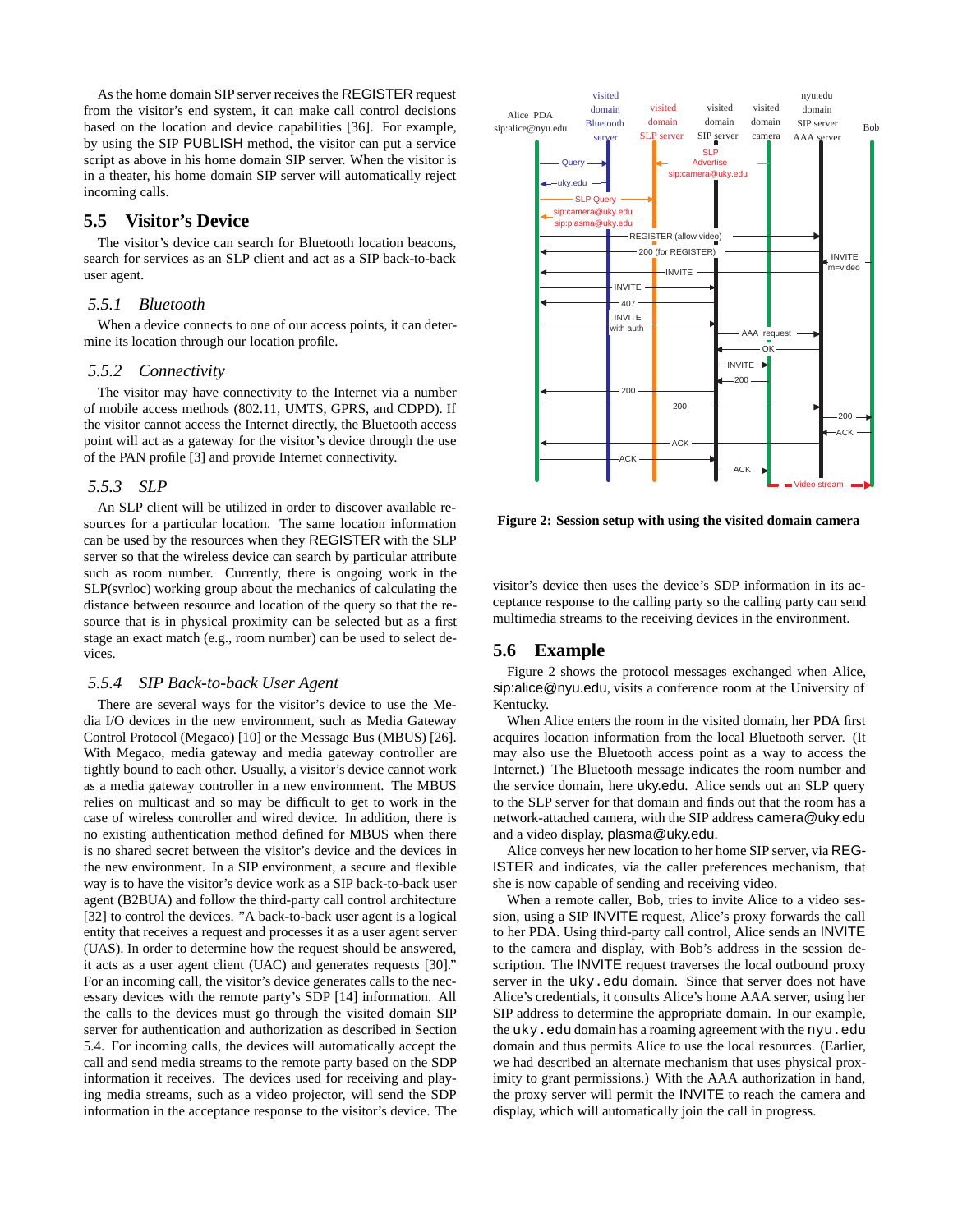# **6. CONCLUSION AND FUTURE WORK**

We have presented a global scale ubiquitous computing architecture based on open standards like SIP and SLP. We also showed how location information can be acquired in our system and how the information is used to augment end-system capabilities and change device behavior using location aware user preferences. We have validated parts of our architecture through a prototype implementation using the CINEMA system. We will propose our extended location information for standardization as part of MLP and further our development on location-aware automated services by enhancing service-creation languages such as CPL and LESS with location-awareness.

## **7. ACKNOWLEDGEMENTS**

The authors would like to acknowledge Lucas Dudkowski for his work on our IR/RF location badges and Ron Shacham for enhancing the ISC dhcpd server with our location objects. The work is supported by grants from SIPquest, NSF grant ANI-00-99184 and the NSF CISE infrastructure award EIA-02-02063. Stefan Berger's work is supported by IBM Research. Ron Shacham's work is supported by DoCoMo Eurolab.

# **8. REFERENCES**

- [1] H. Anegg, H. Kunczier, E. Michlmayr, G. Pospischil, and M. Umlauft. Lol@: Designing a location based UMTS application. VE-Verbandszeitschrift, Springer, Heidelberg, Germany, Feb. 2002.
- [2] National Emergency Number Association. NENA recommended formats & protocols for ALI data exchange, ALI response & GIS mapping, January 2002. www.nena.org/9-1-1TechStandards/Standards PDF/NENA
- [3] Bluetooth. Personal area networking profile, June 2001. http://www.bluetooth.com/pdf/PAN Profile 0 95a.pdf.
- [4] Jan Borchers, Meredith Ringel, Joshua Tyler, and Armando Fox. Stanford interactive workspaces: A framework for physical and graphical user interface prototyping. *IEEE Wireless Communications*, pages 64–69, December 2002.
- [5] R. Brooks. The intelligent room project. In Proceedings of the Second International Cognitive Technology Conference (CT'97), Aizu, Japan, Aug. 1997.
- [6] Barry Brumitt, John Krumm, Brian Meyers, and Steven Shafer. Ubiquitous computing and the role of geometry. *IEEE Personal Communications Magazine*, 7(5), October 2000.
- [7] B. Campbell et al. SIMPLE presence publication mechanism. Internet draft, Internet Engineering Task Force, March 2003. Work in progress.
- [8] World Wide Web Consortium. Simple object access protocol (soap) 1.1. http://www.w3.org/TR/SOAP/.
- [9] J. Cuellar, Joel Morris, and D. Mulligan. Geopriv requirements. Internet draft, Internet Engineering Task Force, March 2003. Work in progress.
- [10] F. Cuervo, N. Greene, A. Rayhan, C. Huitema, B. Rosen, and J. Segers. Megaco protocol version 1.0. RFC 3015, Internet Engineering Task Force, November 2000.
- [11] UPnP Forum. Universal plug and play specification 1.0. http://www.upnp.org.
- [12] David Garlan, Dan Siewiorek, Asim Smailagic, and Peter Steenkiste. *IEEE Pervasive Computing, special issue on "Integrated Pervasive Computing Environments"*, 1(2):22–31, 2002.
- [13] E. Guttman, C. E. Perkins, J. Veizades, and M. Day. Service location protocol, version 2. RFC 2608, Internet Engineering Task Force, June 1999.
- [14] M. Handley and V. Jacobson. SDP: session description protocol. RFC 2327, Internet Engineering Task Force, April 1998.
- [15] Jeffrey Hightower and Gaetano Borriello. A survey and taxonomy of location sensing systems for ubiquitous computing. UW CSE 01-08-03, University of Washington, Department of Computer Science and Engineering, Seattle, WA, August 2001.
- [16] Todd D. Hodes, R. H. Katz, Edouard Servan-Schreiber, and Lawrence A. Rowe. Composable ad hoc mobile services for universal interaction. In *3rd ACM/IEEE International Conference on Mobile Computing*, September 1997.
- [17] Nirvis Inc. Slink-e. http://www.nirvis.com/slink-e.htm.
- [18] Wenyu Jiang, Jonathan Lennox, Sankaran Narayanan, Henning Schulzrinne, Kundan Singh, and Xiaotao Wu. Integrating Internet telephony services. *IEEE Internet Computing*, 6(3):64–72, May 2002.
- [19] H. Khartabil et al. Event notification filtering for presence. Internet draft, Internet Engineering Task Force, January 2003. Work in progress.
- [20] J. Lennox and Henning Schulzrinne. Call processing language framework and requirements. RFC 2824, Internet Engineering Task Force, May 2000.
- [21] J. Lennox and Henning Schulzrinne. CPL: a language for user control of Internet telephony services. Internet draft, Internet Engineering Task Force, November 2001. Work in progress.
- [22] J. Lennox, Henning Schulzrinne, and J. Rosenberg. Common gateway interface for SIP. RFC 3050, Internet Engineering Task Force, January 2001.
- [23] Wireless Application Protocol Forum Ltd. Wireless Application Protocol - architecture specification. *Internal document*, page 20, 1998.
- [24] Dragos Niculescu and Badri Nath. Ad hoc positioning system (APS). In *GLOBECOM (1)*, pages 2926–2931, 2001.
- [25] Location Inter operability Forum (LIF). Mobile location protocol v3.0.0. www.cs.columbia.edu/sip/drafts/LIF TS 101 v3.0.0.pdf.
- [26] J. Ott, C. E. Perkins, and D. Kutscher. A message bus for local coordination. RFC 3259, Internet Engineering Task Force, April 2002.
- [27] G. Pospischil, J. Stadler, and I. Miladinovic. A location-based push architecture using SIP. 4th International Symposium on Wireless Personal Multimedia Communications (WPMC 2001), Aalborg, Denmark, September, 2001.
- [28] Java Community Process. SIP servlet API. Java Specification Requests JSR 116, Java Community Process, May 2002.
- [29] A. B. Roach. Session initiation protocol (sip)-specific event notification. RFC 3265, Internet Engineering Task Force, June 2002.
- [30] J. Rosenberg, Henning Schulzrinne, G. Camarillo, A. R. Johnston, J. Peterson, R. Sparks, M. Handley, and E. Schooler. SIP: session initiation protocol. RFC 3261, Internet Engineering Task Force, June 2002.
- [31] Jonathan Rosenberg. A presence event package for the session initiation protocol (SIP). Internet draft, Internet Engineering Task Force, January 2003. Work in progress.